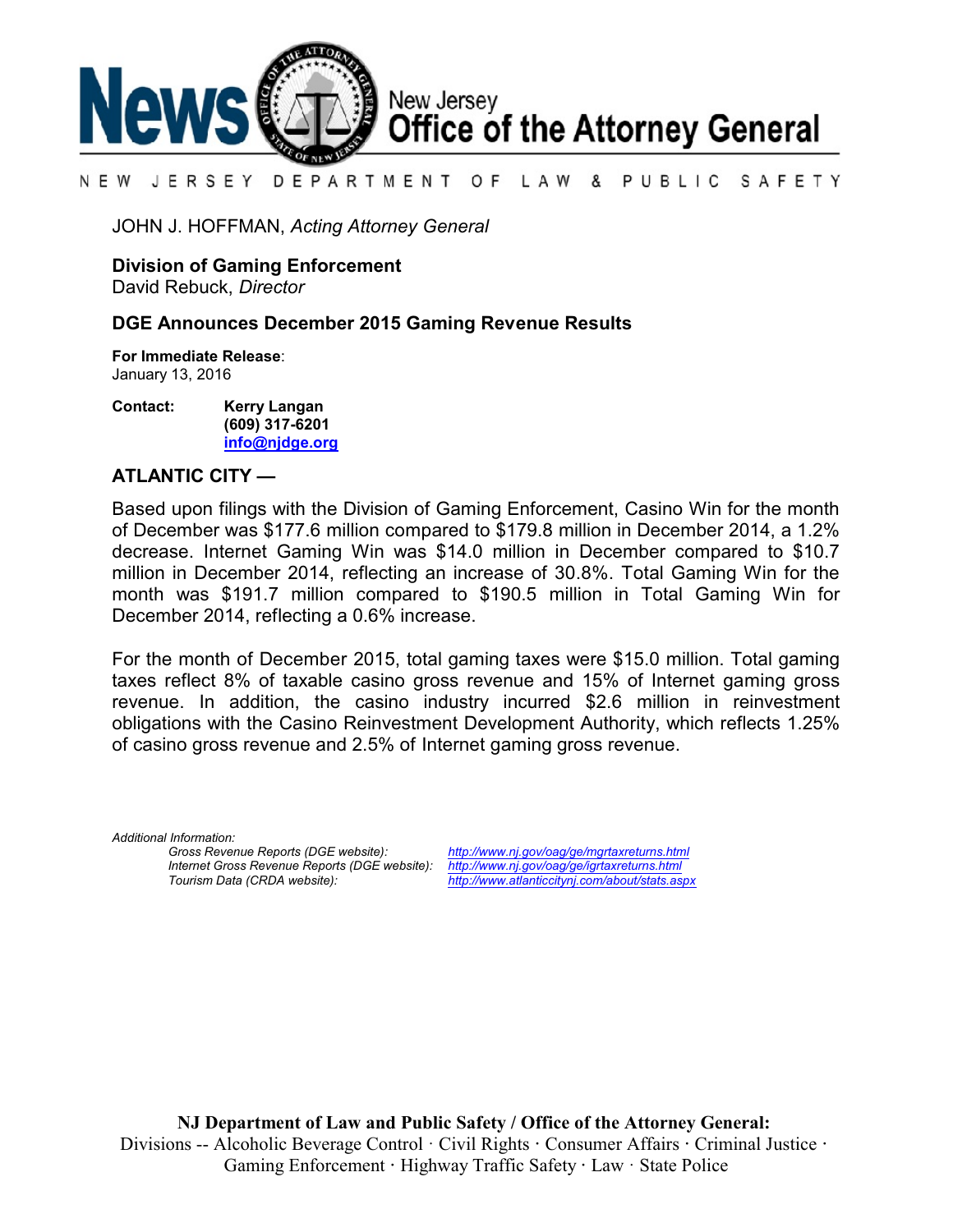# **DECEMBER 2015 STATISTICS**

# *GAMING WIN INFORMATION*

|                                               |                                      |                           | Increase (Decrease)   |               |
|-----------------------------------------------|--------------------------------------|---------------------------|-----------------------|---------------|
| <b>December</b>                               | 2015                                 | 2014                      | \$                    | $\frac{1}{2}$ |
| Slot Machine Win                              | \$<br>130,061,495                    | \$<br>126,172,036         | \$<br>3,889,459       | 3.1           |
| Table Game Win                                | 47,554,106                           | 53,582,331                | (6,028,225)           | (11.3)        |
| Casino Win                                    | 177,615,601                          | 179,754,367               | (2, 138, 766)         | (1.2)         |
| Peer-to-Peer                                  | 1,984,137                            | 2,059,213                 | (75,076)              | (3.6)         |
| <b>Other Authorized Games</b>                 | 12,060,163                           | 8,676,905                 | 3,383,258             | 39.0          |
| Internet Gaming Win                           | 14,044,300                           | 10,736,118                | 3,308,182             | 30.8          |
| <b>Total Gaming Win</b>                       | 191,659,901                          | 190,490,485               | 1,169,416             | 0.6           |
|                                               |                                      |                           |                       |               |
| <b>December YTD</b>                           |                                      |                           |                       |               |
| Slot Machine Win                              | \$<br>1,731,456,447                  | \$1,874,715,209           | \$<br>(143, 258, 762) | (7.6)         |
| Table Game Win                                | 682,780,929                          | 744,535,697               | (61, 754, 768)        | (8.3)         |
| Casino Win                                    | 2,414,237,376                        | 2,619,250,906             | (205, 013, 530)       | (7.8)         |
| Peer-to-Peer                                  | 23,816,772                           | 29,064,147                | (5,247,375)           | (18.1)        |
| <b>Other Authorized Games</b>                 | 125,063,408                          | 93,812,655                | 31,250,753            | 33.3          |
| Internet Gaming Win                           | 148,880,180                          | 122,876,802               | 26,003,378            | 21.2          |
| <b>Total Gaming Win</b>                       | 2,563,117,556                        | 2,742,127,708             | (179,010,152)         | (6.5)         |
| Less: Discontinued Operators (a)              |                                      | 255,919,470               | (255, 919, 470)       | n/a           |
| <b>Total Current Operators (b)</b>            | \$2,563,117,556                      | \$2,486,208,238           | \$<br>76,909,318      | 3.1           |
| <b>GROSS REVENUE AND CRDA TAX INFORMATION</b> |                                      |                           |                       |               |
|                                               |                                      |                           |                       |               |
|                                               | <b>Total CRDA</b><br>Obligations (c) | Total<br>Gaming Taxes (d) |                       |               |
| December 2015                                 | \$<br>2,571,752                      | \$<br>15,027,082          |                       |               |
| <b>YTD December 2015</b>                      | \$<br>33,904,675                     | \$<br>197,024,198         |                       |               |

(a) Discontinued Operators reflect ceased operators that did not report win during the last day of the current month.

(b) Current Operators reflect active operators reporting win during the last day of the current month.

(c) Total CRDA Obligations reflect 1.25% of casino gross revenue and 2.5% of Internet gaming gross revenue.

(d) Total Gaming Taxes reflect 8% of taxable casino gross revenue and 15% of Internet gaming gross revenue. Taxable casino gross revenue reflects casino gross revenue less the deduction for eligible promotional gaming credits. Gross Revenue is not Win, is unaudited, and subject to adjustment. Year-to-Date Gross Revenue amount includes any amendments received since the prior monthly press release.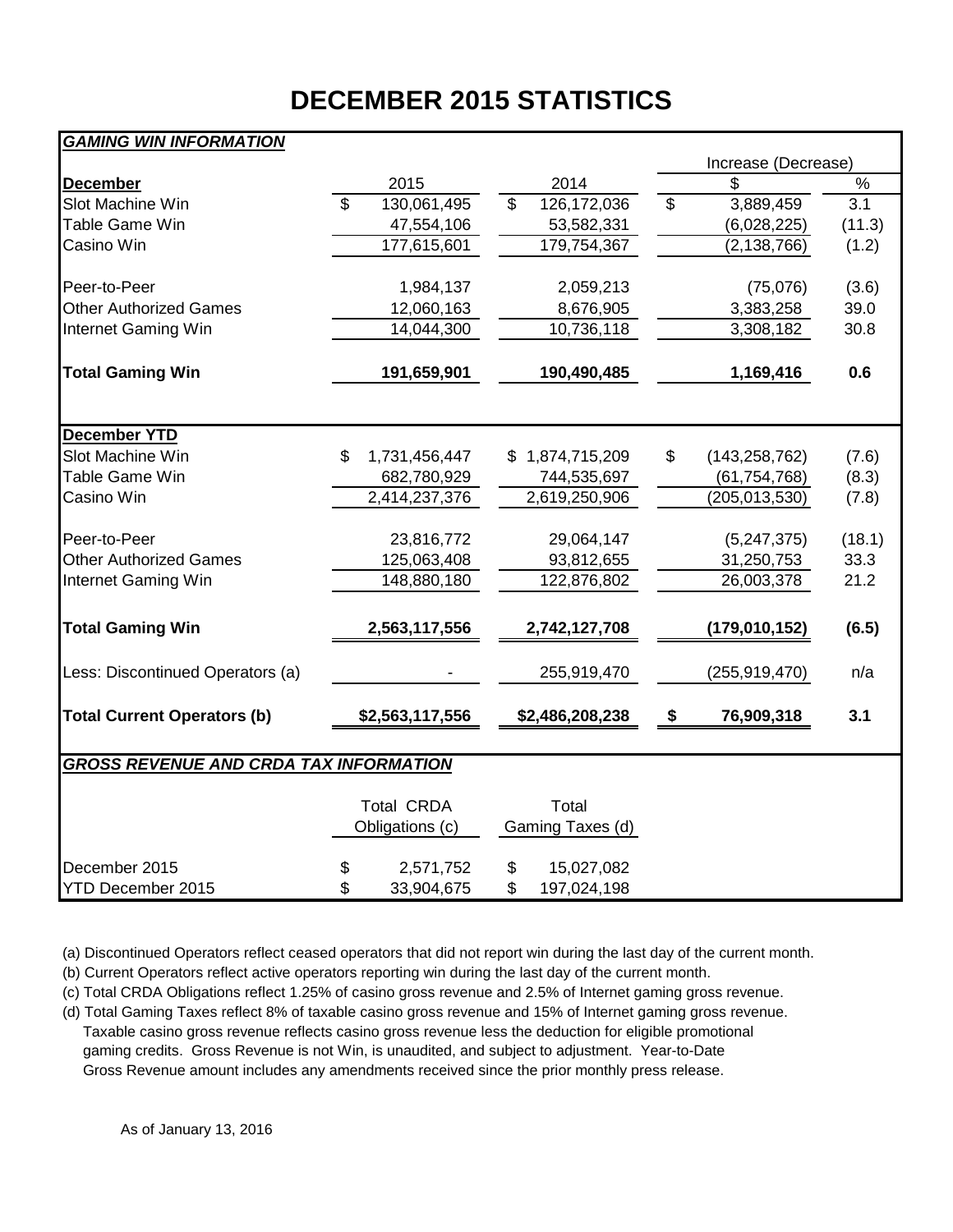### **THE ATLANTIC CITY CASINO INDUSTRY MONTHLY WIN COMPARISON FOR THE MONTH ENDED DECEMBER 2015 VERSUS 2014**

|                          | <b>CASINO WIN</b> |    |             |      | <b>INCREASE</b><br>(DECREASE) | <b>INTERNET GAMING WIN</b> |                 |      |                          |         | <b>INCREASE</b><br>(DECREASE) |      | <b>TOTAL GAMING WIN</b> | <b>INCREASE</b><br>(DECREASE) |               |        |
|--------------------------|-------------------|----|-------------|------|-------------------------------|----------------------------|-----------------|------|--------------------------|---------|-------------------------------|------|-------------------------|-------------------------------|---------------|--------|
| <b>Current Operators</b> | 2015              |    | 2014        | $\%$ | 2015                          |                            |                 | 2014 |                          | $\%$    |                               | 2015 |                         | 2014                          | $\%$          |        |
| <b>Bally's AC</b>        | \$<br>15,433,767  | \$ | 17,227,997  |      | (10.4)                        | \$                         |                 |      | \$                       |         | n/a                           | \$   | 15,433,767              | \$                            | 17,227,997    | (10.4) |
| <b>B</b> orgata          | 55,060,980        |    | 49,899,888  |      | 10.3                          |                            | 3,960,648       |      | 3,602,831                |         | 9.9                           |      | 59,021,628              |                               | 53,502,719    | 10.3   |
| Caesars                  | 22,369,169        |    | 27,572,043  |      | (18.9)                        |                            |                 |      | $\overline{\phantom{a}}$ |         | n/a                           |      | 22,369,169              |                               | 27,572,043    | (18.9) |
| Caesars Interactive NJ   |                   |    |             |      | n/a                           |                            | 3,102,722       |      | 2,632,963                |         | 17.8                          |      | 3,102,722               |                               | 2,632,963     | 17.8   |
| Golden Nugget            | 13,920,932        |    | 13,644,557  |      | 2.0                           |                            | 2,870,943       |      | 2,183,207                |         | 31.5                          |      | 16,791,875              |                               | 15,827,764    | 6.1    |
| Harrah's                 | 26,793,410        |    | 29,846,821  |      | (10.2)                        |                            |                 |      |                          |         | n/a                           |      | 26,793,410              |                               | 29,846,821    | (10.2) |
| Resorts                  | 12,338,155        |    | 10,625,867  |      | 16.1                          |                            |                 |      |                          |         | n/a                           |      | 12,338,155              |                               | 10,625,867    | 16.1   |
| <b>Resorts Digital</b>   |                   |    |             |      | n/a                           |                            | $1,288,079$ (a) |      |                          | $-$ (a) | n/a                           |      | 1,288,079               |                               |               | n/a    |
| Tropicana                | 21,010,878        |    | 20,158,732  |      | 4.2                           |                            | 2,821,908       |      | 2,317,117                |         | 21.8                          |      | 23,832,786              |                               | 22,475,849    | 6.0    |
| Trump Taj Mahal          | 10,688,310        |    | 10,778,462  |      | (0.8)                         |                            |                 |      |                          |         | n/a                           |      | 10,688,310              |                               | 10,778,462    | (0.8)  |
| <b>Total: Industry</b>   | 177,615,601       |    | 179,754,367 |      | (1.2)                         |                            | 14,044,300      |      | 10,736,118<br>\$         |         | 30.8                          |      | 191,659,901             |                               | \$190,490,485 | 0.6    |

(a) Resorts began Internet operations on 2/21/15 and Resorts Digital was granted a casino license on 8/12/15.